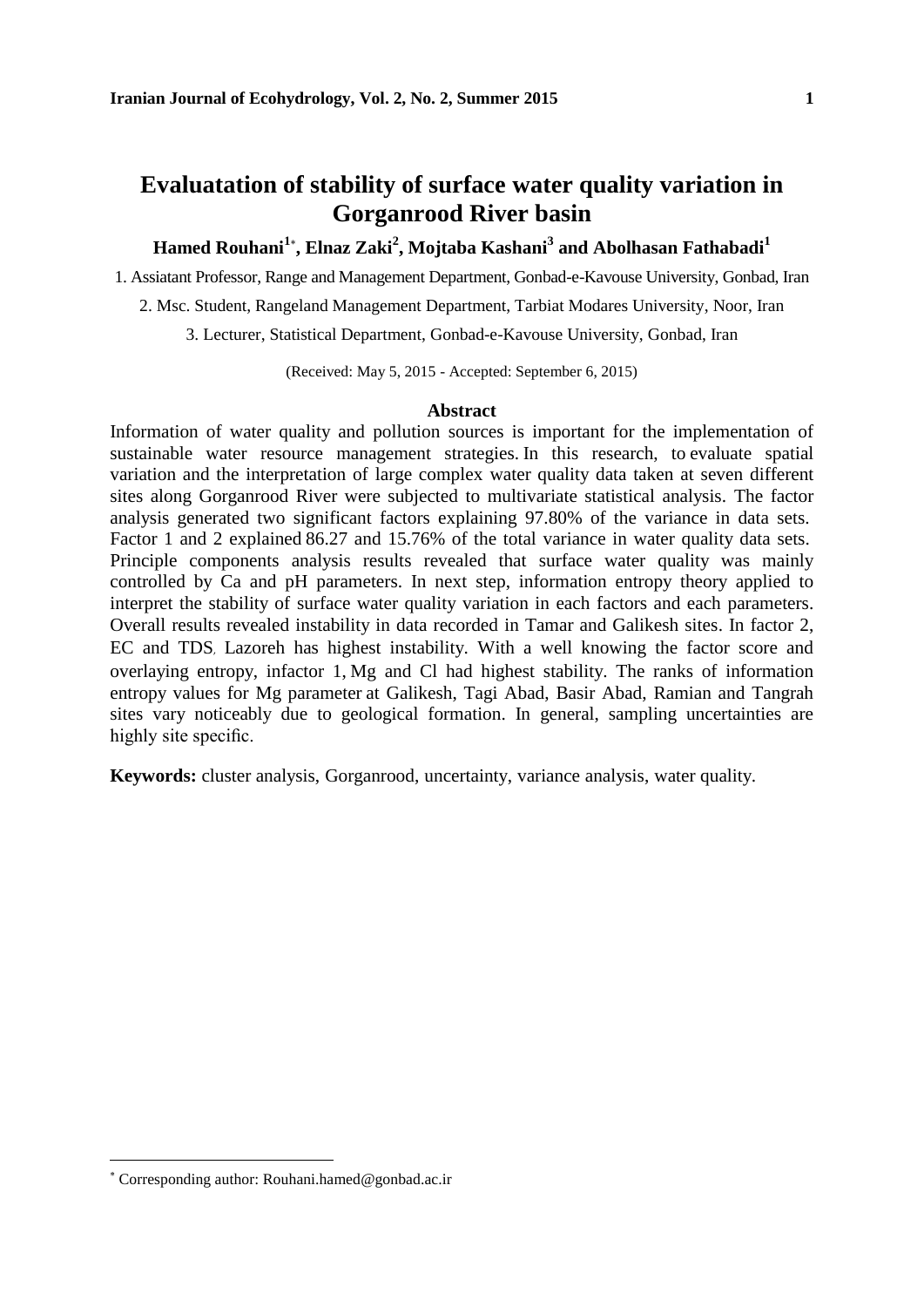# **Efficiency of evaluation of Diskin method in derivation of instantaneous unit hydrograph in Jafar-Abad watershed, Golestan Province**

### **Raoof Mostafazadeh<sup>1</sup> , Abdolreza Bahremand<sup>2</sup> and Mohsen Zabihi<sup>3</sup>**

1. Assistant Professor, Department of Range and Watershed Management, Faculty of Agricultural Technology and Natural Resources, University of Mohaghegh Ardabili, Ardabil, Iran

2. Associate Professor, Department of Watershed Management, Gorgan University of Agriculture Sciences and Natural Resources, Gorgan, Iran

3. PhD Candidate, Department of Watershed Management Engineering, Faculty of Natural Resources, Tarbiat Modares University, Iran

(Received: July 13, 2015 - Accepted: September 13, 2015)

#### **Abstract**

Instantaneous Unit Hydrograph (IUH) is the response of a watershed subjected to a storm with an excess rainfall of 1 unit depth occurring to the watershed instantaneously, used as the response function in rainfall- runoff modeling. Omission of excess rainfall duration from unit hydrograph theory has made it better and easier to investigate in rainfall- runoff relationship. This study focuses on derivation of IUH from direct runoff hydrograph using Diskin method in Jafar Abad watershed (109 km<sup>2</sup>) located in Golestan Province. Using hourly hydrometeoerological data, the index unit hydrograph was derived from 27 storms by S curve method and then index IUH was calculated from S curve. Diskin method was used for derivation of IUH from four different direct runoff hydrographs. The efficiency of Diskin method was evaluated by statistical comparison with the observed IUH. The results indicated that the method derived IUHs with good accuracy, 85% according to the Nash-Sutcliffe criterion. Also, mean relative error of instantaneous peak discharge and relative error of instantaneous time to peak are 2.24% and 6.25%, respectively while the model bias for water balance is -0.92%. Nonetheless more researches in other watersheds are suggested for derivation of instantaneous and flashy floods for planning into reduction of flood damages.

**Keywords:** direct runoff hydrograph, Dsikin method, instantaneous unit hydrograph, Jafar-Abad watershed, S curve.

Corresponding author: raoofmostafazadeh@uma.ac.ir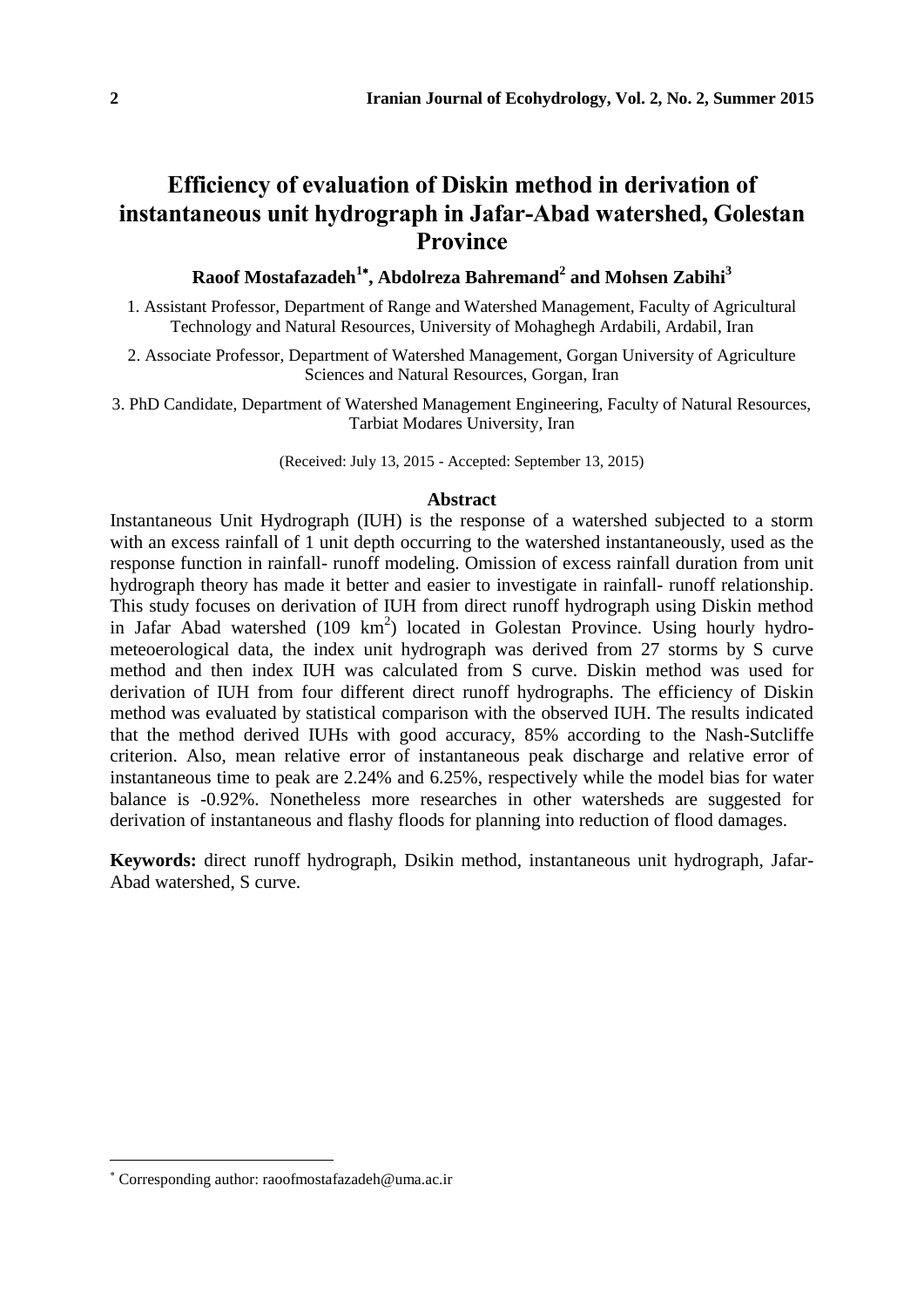## **Sub-watershed flooding prioritization of Golestan Province using morphometric and correlation analysis**

**Omid Rahmati1\* , Naser Tahmasebipour<sup>2</sup> and Hamid Reza Pourghasemi3\***

1. PhD Cadidate, Watershed Management Engineering and Science, Lorestan University, Khoram-Abad, Iran

2. Assistant Professor, Department of Watershed Management Engineering, Lorestan University, Khoram-abad, Iran

3. Assistant Professor, Department of Natural Resources and Environmental Engineering, College of Agriculture, Shiraz University, Shiraz, Iran

(Received: June 29, 2015 - Accepted: September 23, 2015)

### **Abstract**

Planning of watersheds is indispensable in terms of sustainable development and landscape management. Therefore, watershed prioritization and morphometric characterization are important to identify hydrological behavior of the watershed for conducting management strategies. In this study, geospatial-statistical approach was used for identifying critical and priority sub-watersheds in the Golestan watershed. At first, eight morphometric parameters (bifurcation ratio, drainage density, constant of channel maintenance, stream frequency, form factor, drainage texture rate, relief ratio, ruggedness number) effecting on hydrological, soil erosion and sediment transport were selected. The map of morphometric parameters using digital elevation model (DEM) were produced in ArcGIS10.2 software. In order to determine prioritization of sub-watersheds a new method based on morphometric and statistical analysis was applied. The Kendall's tau and weighted sum analysis (WSA) methods were used for analyzing the relationship between morphometric parameters and determining their effect weights. Finally, sub-watershed prioritization index (SWPI) based on weighted linear composite (WLC) method was calculated for each sub-watersheds. Previous destructive floods location in the Golestan Watershed was used for validation of the mentioned results. The results showed that, meanwhile innovation method of prioritization isn't proper for all of the sub-watersheds in the study area, but the mentioned method was identified the subwatersheds 3, 16, and 9 as the best regions for watershed management plans.

**Keyword:** correlation analysis, Golestan watershed, morphometric analysis, prioritization of sub-watershed.

<sup>\*</sup> Corresponding author: hr.pourghasemi@shirazu.ac.ir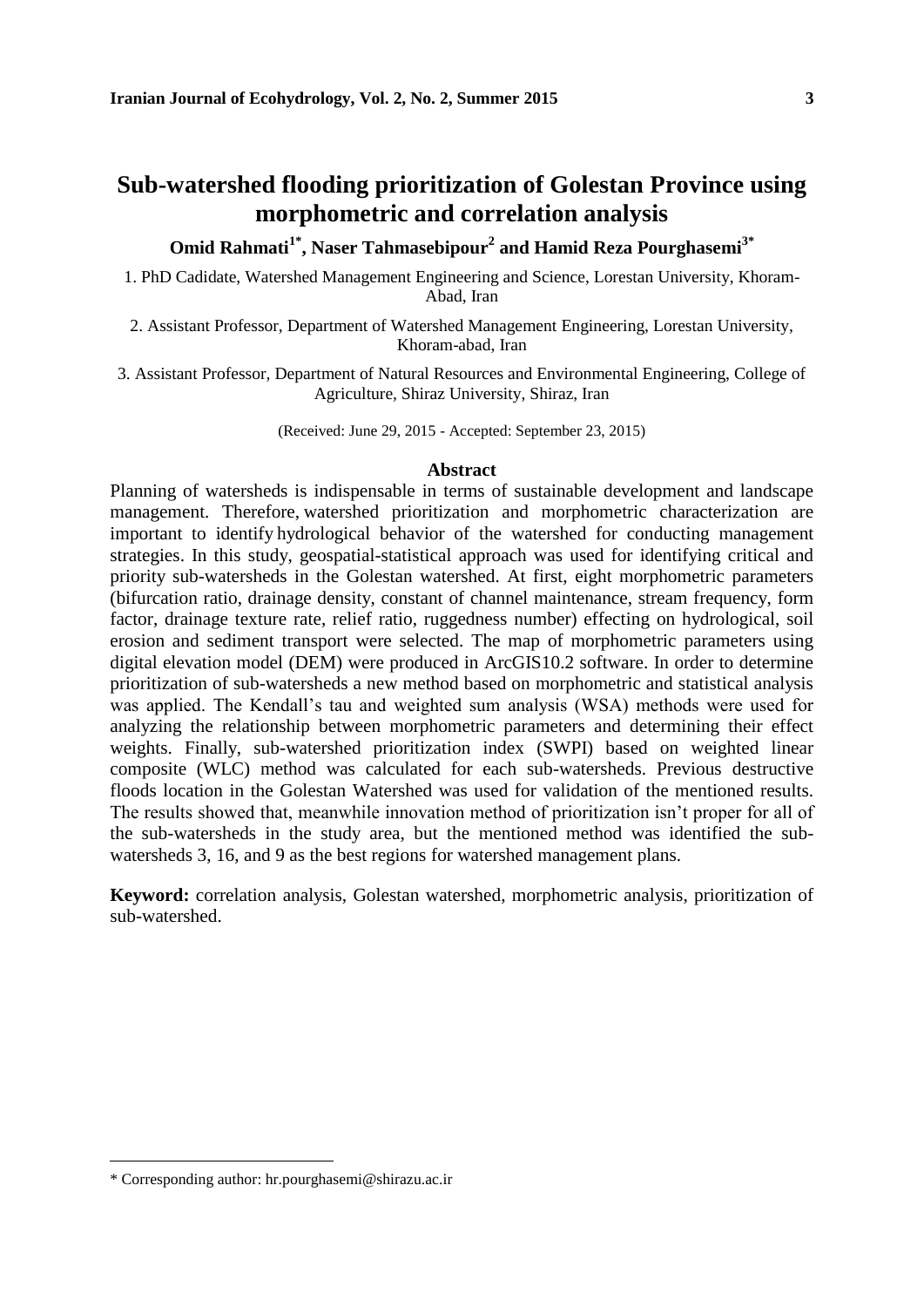## **Investigation of the effect of karst development on Karstic springs hydrogeology treatment of Kermanshah Province**

### **Mohammad Rahmati<sup>1</sup> , Hamid Reza Moradi<sup>2</sup> , Haji Karimi<sup>3</sup> and Khalil Jalili<sup>4</sup>**

1. MSc., Faculty of Natural Resources, Tarbiat Modares University, Nour, Iran

2. Associate Professor, Faculty of Natural Resources, Tarbiat Modares University, Nour, Iran

3. Associate Professor, Faculty of Agricultural, Ilam University, Ilam, Iran

4. PhD Candidate of Watershed Management Engineering, Faculty of Natural Resources, Tarbiat Modares University, Nour, Iran

(Received: January 3, 2015 - Accepted: June 23, 2015)

#### **Abstract**

Karstic aquifer is one of the important groundwater resources in Kermanshah Province. The aim of this study is investigation the role of development in karst aquifer in hydrological characteristics of karst springs. The study area in this research includes two karstic aquifers include Bistoon-Parau and Patagh mountain in Kermanshah Province. In the Bistoon-Parau region, we used Bistoon, Berkeh and Gaznahleh springs data and Patagh region of Ghareh Bolagh Spring data. In this study, we used monthly precipitation and springs discharge during 20 years. To determinate the development or undevelopment of karstic aquifer, recession coefficient, storage volume dynamics and catchment area were calculated for each springs. The results of calculation of dynamic storage volume showed that the Gharebolagh Springs in Patagh region has dynamic storage volume equal 29.3 Million cubic meters more than Bistoon, Berkeh and Gaznahleh springs in Bistoon-Parau region with dynamic storage volume equal 0.55, 2.2 and 1.3 Million cubic meters, respectively. So, these results showed more development of the Bistoon-Parau than Patagh region. Based on the results responses of the hydrological model Bistoon-Parav as a developed karst aquifer more quickly and severe than is Patagh area.

**Keywords:** Bistoon-Parav mass, karst, lag time, recession coefficient, storage volume dynamics.

Corresponding author: hrmoradi@modares.ac.ir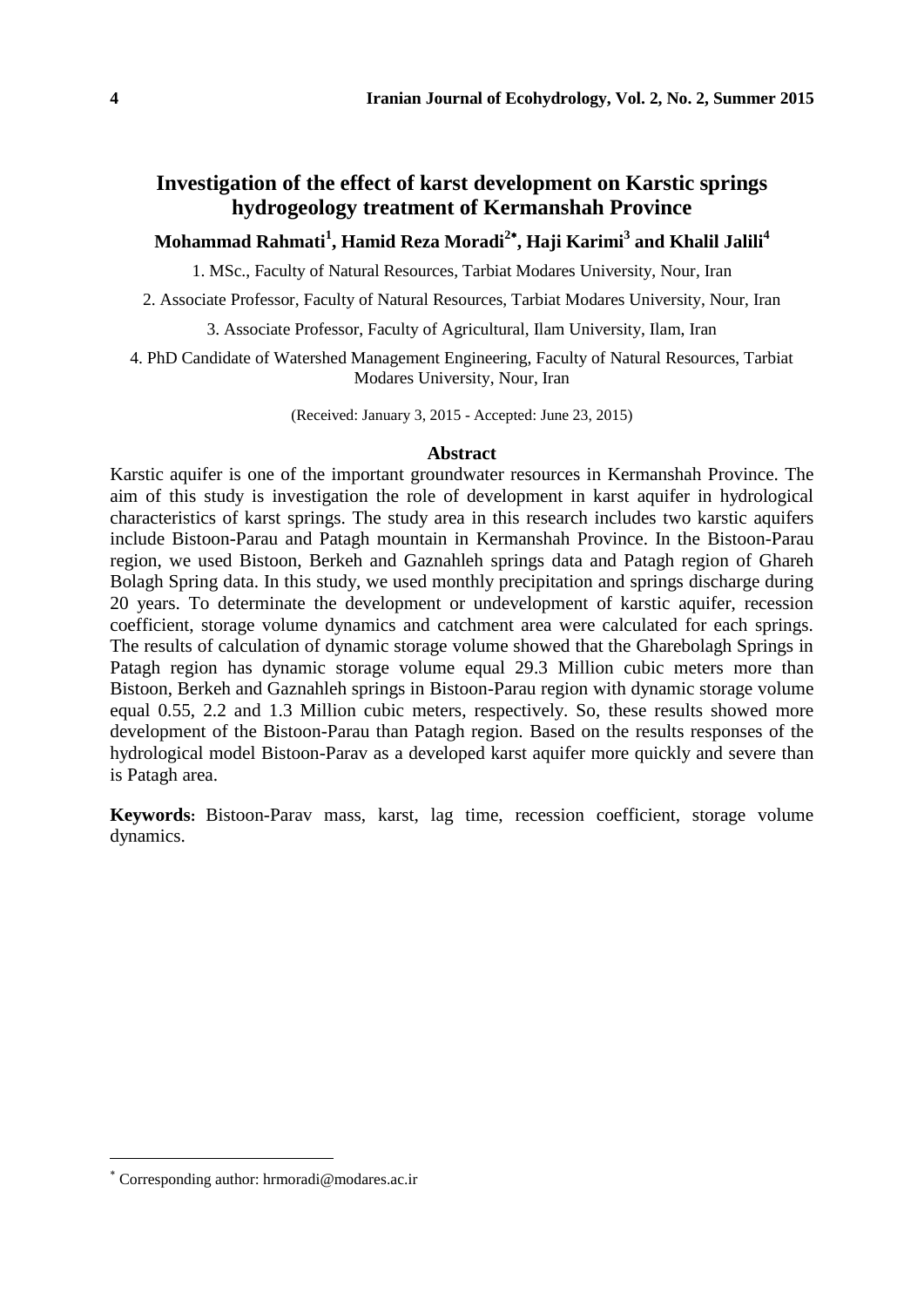# **Effects of climate changes on surface runoff changes (Case study: Urmia Lake Basin)**

### **Massoud Goudarzi<sup>1</sup> , Boroumand Salahi<sup>2</sup> and Seyed Asaad Hosseini<sup>3</sup>**

1. Assistant Professor, Soil Conservation and Watershed Management Research Institute SCWMRI, Tehran, Iran

2. Associate Professor, Faculty of Human Science, University of Mohaghegh Ardabili, Ardabil, Iran

3. PhD Candidate, Faculty of Human Science, University of Mohaghegh Ardabili, Ardabil, Iran

(Received: August 2, 2015 - Accepted: September 11, 2015)

### **Abstract**

Climate change is one of the most important problems in the present century. So, assessing and prediction of future changes is important on water resources and so important for economics and socio-economic consequences. The purpose of this research is assessing the effects of climate change on surface runoff volumes under the scenarios: A1B, A2 and B1 using HadCM3 general circulation model and IHACRES rainfall-runoff model for three time periods (2011-2030, 2046-2065 and 2080-2099). LARS-WG downscaling model was used to bridge global data to sits, data sets. The results of the evaluation of observed and simulation data using statistical and measurement error indices show that there is no difference between the simulated and the observed values on the critical error 0.5%. The results of climate model show that the average temperature of basin will be increased between 0.55 to 3.15°C, and rainfall reduces amount 11.94% in the basin. Performance analysis of IHACRES rainfallrunoff model also showed good accuracy of the model to simulate the runoff changes in basin. The results of surface runoff changes showed that the long-term average of annual runoff is reduced in 2020s, 2050s and 2080s than the base period, respectively 5.4, 22.35 and 64.5 percent.

**Keywords:** climate change, IHACRES, LARS-WG, rainfall-runoff, Urmia Lake basin.

Corresponding author: mgoodarzi@scwmri.ac.ir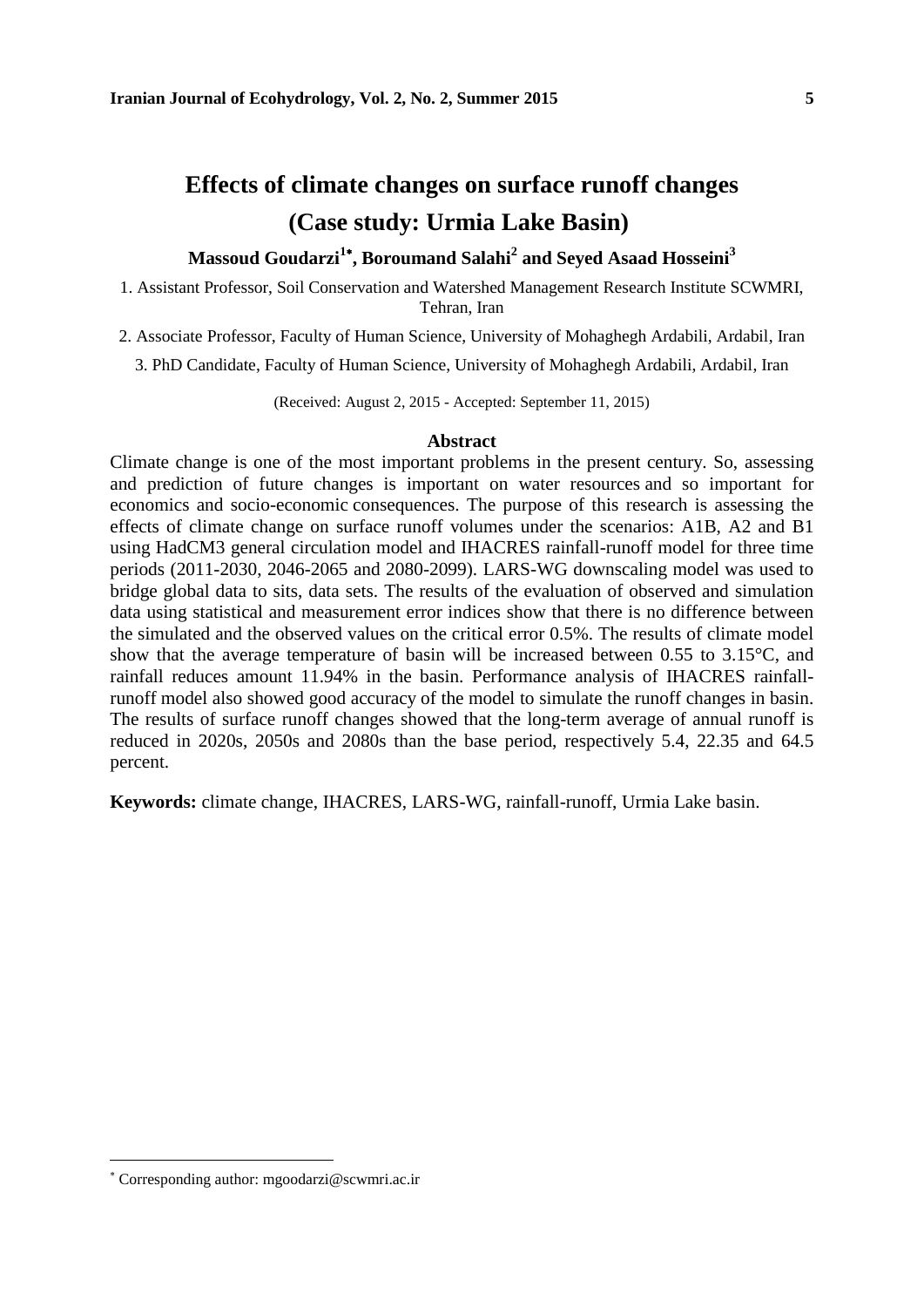## **Influence of climatological-hydrological variables on ground water level in Ajabshir Plain**

## **Asra Asry<sup>1</sup> , Ahmad Fakherifard<sup>2</sup> , Ali Zainali<sup>3</sup> and Esmail Asadi<sup>4</sup>**

1. MSc Student of Water Resources Engineering, University of Tabriz, Iran

2. Professor, Department of Water Engineering, University of Tabriz, Tabriz, Iran

3. MSc Student of Hydrogeologist, Shiraz University, Shiraz, Iran

4. Assistant Professor, Department of Water Engineering, University of Tabriz, Tabriz, Iran

(Received: June 11, 2015 - Accepted: September 11, 2015)

### **Abstract**

The proper understanding of water resources for underground and surface water management is important as two inseparable systems. In this study by examining the time series of climatic variables (precipitation), hydrological (flow and consumption) and the level of water table, the relationship of parameters with each other and by oscillation of water table is investigated. First, the correlation matrix of spearman is formed to determine this relationship. There was a direct relation between precipitation and flow with the ground water level; on the other hand the consumption and ground water level were inversely related with each other. Then, by examining the cross correlation diagram of rainfall and flow versus water table level, their delay relationship was identified. The results indicated the water table level of Ajabshir plain has the most dynamic relationship with rainfall, discharge and consumption by one lag time, simultaneous and two lag times, respectively. Finally, the regression analysis of variables with the level of the water table was obtained.

**Keywords:** cross correlation, flow, precipitation, water table level.

Corresponding author: fakheri@tabrizu.ac.ir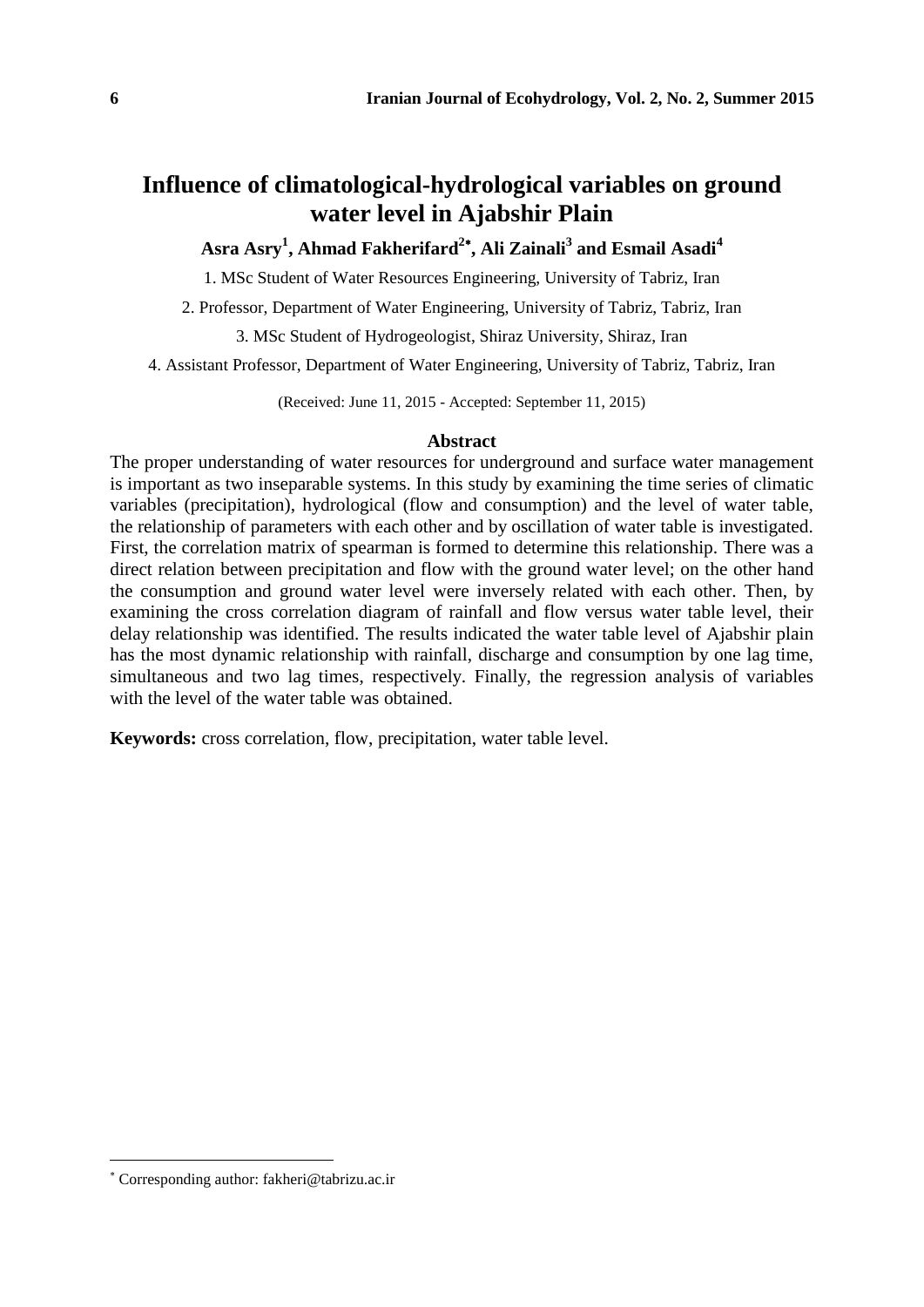## **Phytoremediation potential of** *Puccinellia distans* **(Jacq.) Parl in Cd contaminated soil and method of leaching risk reduction into ground waters**

### **Mahdieh Ebrahimi<sup>1</sup> , Fattane Ghasemi<sup>2</sup> and Morteza Pozesh Shirazi<sup>3</sup>**

1. Assistant Professor, Department of Range and Watershed Management, University of Zabol, Iran

2. MSc Student, Department of Range and Watershed Management, University of Zabol, Iran

3. Instructor, Agriculture and Natural Resources Center, Boshehr Province, Iran

(Received: July 11, 2015 - Accepted: July 14, 2015)

#### **Abstract**

The aim of present study was to investigate phytoremediation potential of *Puccinellia distans*  (Jacq) Parl using EDTA and DTPA and identify method of decreasing Cd- chelating leacing risk. The soil samples spiked with  $CdCl<sub>2</sub>$ . The treatments comprised the following dosages 2.5DTPA, 5DTPA, 2.5EDTA, 5EDTA, 2.5EDTA+2.5DTPA, 2.5EDTA+5DTPA, 5EDTA+2.5DTPA, 5EDTA+5DTPA and control pots were not treated with EDTA and DTPA. Bioconcentration factor (BCF), translocation factor (TF) and tolerance index (TI) were calculated to determine the Cd phytoremediation efficiency. Results indicated that EDTA and DTPA application significantly increased Cd content in the plant tissues and root concentration of Cd was greater than the concentration in the shoot. The maximum bioconcentration factors (BCF) were observed in 5DTPA and 5EDTA, respectively, and the maximum translocation factor (TF) was obtained for 5EDTA+5DTPA treatment. The results indicated that EDTA and DTPA had the potential to promote the uptake of Cd by *P.distans*. In the next step, to reduce leaching of Cd-chelate,  $5mgkg^{-1}$  EDTA and DTPA in three methods of single, triple and six successive dosages were added to the soil. The results indicated that under single application, Cd content reached at its minimum concentration in the soil and in the plant organs, the Cd concentration was the maximum. Metal concentration in the plant organs did not vary significant when triple and six successive dosage were added (P<5%). Overall, optimum phyto extraction of *P. distans* and Cd leaching reduction into ground waters was achieved when 5mg kg<sup>-1</sup> EDTA and DTPA was added in single dosage.

**Keywords:** cadmium, leaching risk, phytoremediation, soil contamination, tolerance index.

Corresponding author: maebrahimi2007@uoz.ac.ir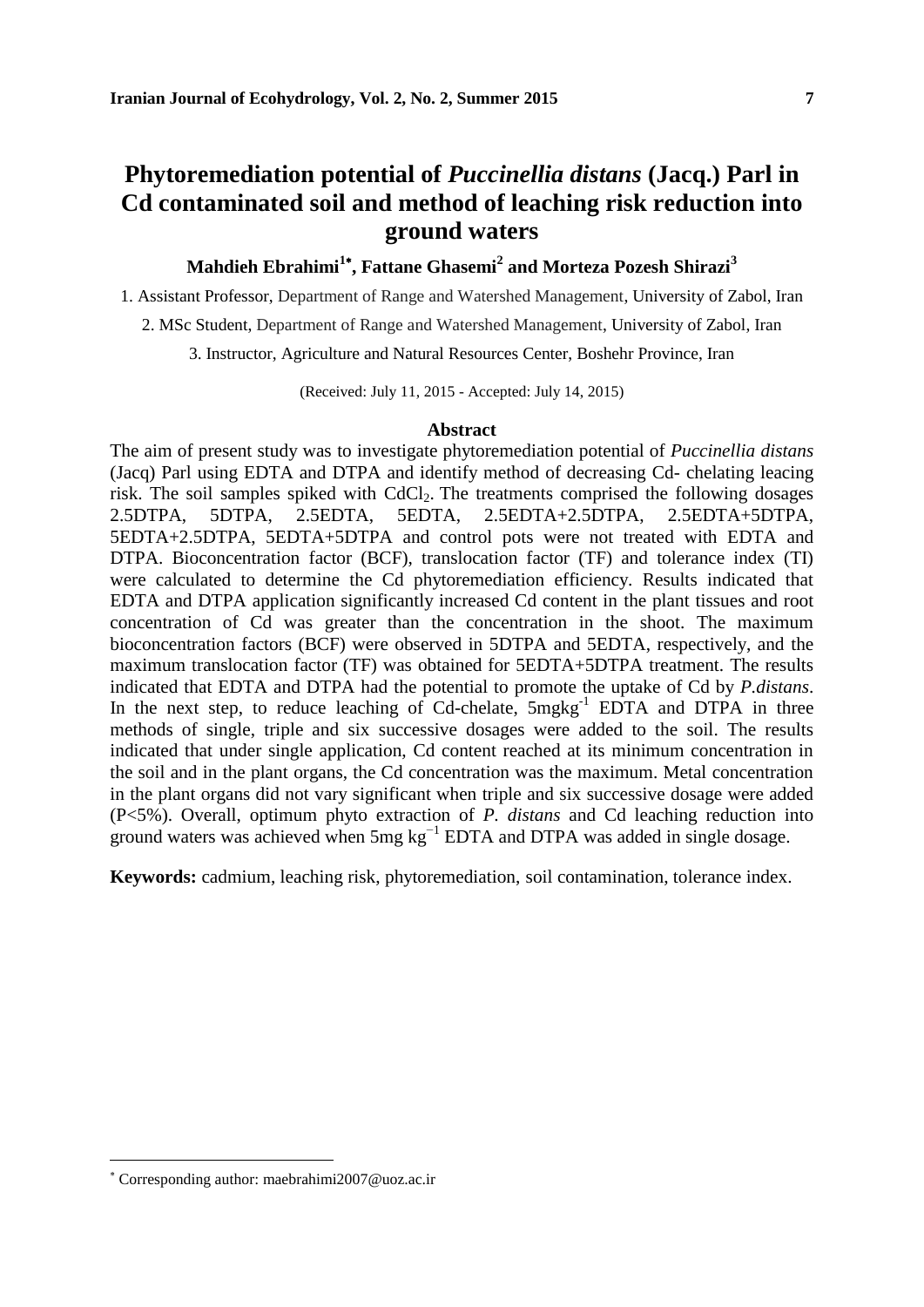# **Effect of land use changes on runoff depth in Chalousrud watershed**

**Mehdi Vafakhah<sup>1</sup> , Mohamad Reza Javadi<sup>2</sup> and Javanshir Najafi Majd<sup>3</sup>**

1. Associate Professor, Faculty of Natural Resources, Tarbiat Modares University, Iran

2. Assistance Professor, Islamic Azad University, Nour Branch, Iran

3. MSc Student, Islamic Azad University, Nour Branch, Iran

(Received: July 6, 2015 - Accepted: September 21, 2015)

### **Abstract**

Due to the importance of the role of land use changes on runoff changes, several studies have taken place to develop models with simulating land use changes. In this study, the L-THIA model was used for estimating the runoff made by land use changes in Chalousrud watershed. Results of runoff modeling using L-THIA model showed that runoff depth increased from 422.98mm to 809.168mm during 1984 to 2000 that state an increase in runoff depth of 368.18 mm during 16 years. During 2000 to 2006 from 809.168mm to 825.496mm that state an increase 16.32 mm during 6 years. The results show that surface runoff depth increased due to decreasing of forest land with 3527.13ha from 58907.31ha to 55380.08ha and increasing of urban land with 7757.58ha from 7757.58ha to 362.50ha and increasing of abandoned land with 23176.01ha from 720.29ha to 23996.3ha. As a result of this study the L-THIA model has acceptable ability in explaining the way of land use changes effect on volume and depth of runoff. This model could provide the possibility of identifying accident prone areas, flood zones and flood management by spatial distribution map of runoff.

**Keywords:** Mazandaran Province, modeling, rainfall-runoff model, satellite images, soil conservation service model.

Corresponding author: vafakhah@modares.ac.ir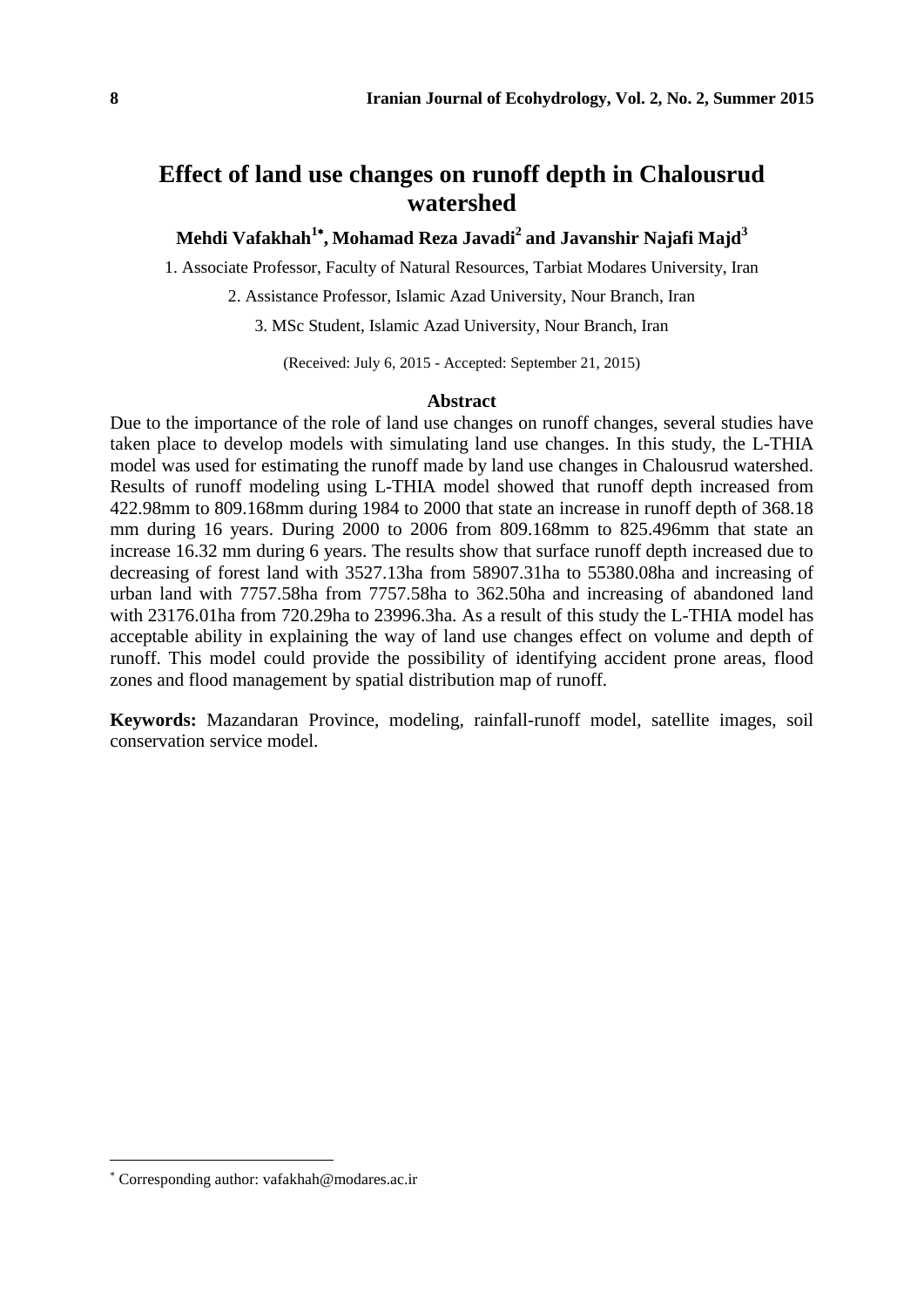## **Groundwater potential mapping using Shannon's entropy and random forest models in the Bojnourd plain**

## **Mohsen Zabihi<sup>1</sup> , Hamid Reza Pourghasemi<sup>2</sup> and Morteza Behzadfar<sup>3</sup>**

1. PhD Candidate in Range Sciences and Engineering, Islamic Azad University, Bojnourd, Iran

2. Natural Resources and Environmental Engineering, College of Agriculture, Shiraz University, Shiraz, Iran

3. Planning and Management Organization of North-Khorasan Province, Iran

(Received: July 6, 2015 - Accepted: September 21, 2015)

### **Abstract**

Nowadays, water supply for sustainable development is one of the most important concerns and challenges in most countries of the world. Due to determination of groundwater, potential zones are one of the important tools in the conservation, management and utilization of water resources. Thus, the present study aimed to prioritize the effective factors on groundwater potential and its susceptibility zonation using Shannon's entropy and Random Forest in Bojnourd Township. So, layers of slope angle, slope aspect, plan curvature, profile curvature, slope length, altitude, topographic wetness index, distance from fault, fault density, distance from river, drainage density, lithology and land use are known as affecting factors on groundwater potential and were digitized in ArcGIS software environment. Subsequently, using Shannon's entropy and random forest models, weight of affective factors was calculated in R statistical package and finally groundwater potential maps were prepared for the study area. The accuracy of groundwater potential zoning has been evaluated using relative operating curve (ROC). According to the results, the accuracy of the Shannon's entropy model was (85.55%), which is more acceptable than the accuracy of the random forest model (76.95%). Also, layers of land use, lithology, distance from river and altitude layers had the most effect on groundwater potential in the study area based on the Shannon's entropy model.

**Keywords:** Bojnourd plain, groundwater potential, random forest model, Shannon's entropy model, spring.

Corresponding Author: hr.pourghasemi@shirazu.ac.ir